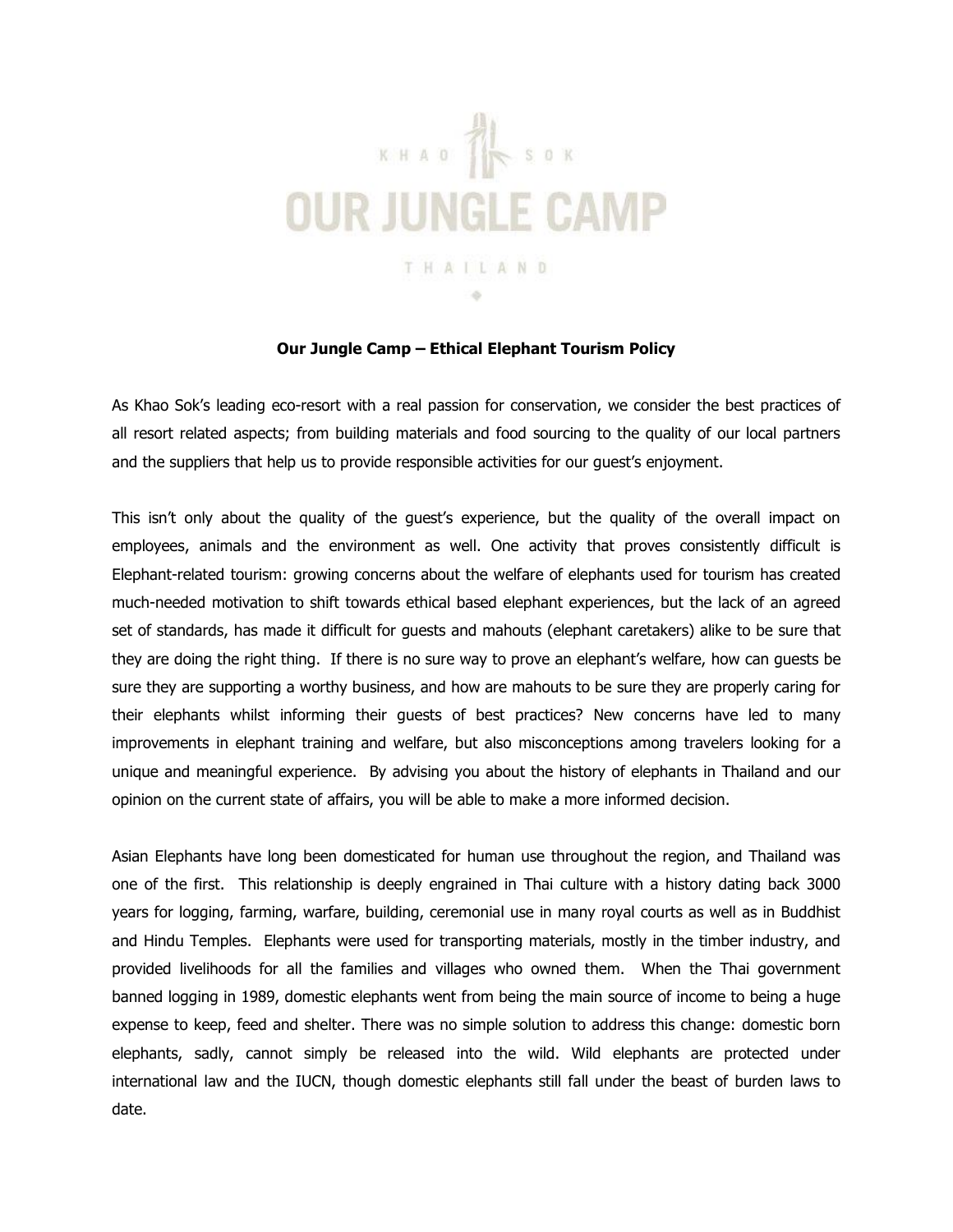Following the new laws Elephants and their caretakers were left with no choice but to find alternative means of support. Some were taken out of their natural environments and into cities and tourists spots for begging – a practice that has been outlawed in Thailand. Another solution involved setting up elephant camps that provided rides and trekking, as it was through tourism's ever increasing demand that these previously nontraditional activities became a way for mahouts to support their elephants and families. This has become increasingly problematic as concerns were rightfully raised about the conditions at these camps. Many camps operate with little concern for the elephants, which can be carrying visitors all day with little rest, shade or food. Additionally, as unhappy and unhealthy elephants do not breed well in captivity, the growing needs of the tourist industry led to an increasing number of wild born elephants being poached and taken illegally.

The long-lasting and wide-ranging connection with the Elephant is a point of pride for many Thai people and mahouts. This makes it difficult to change practices and attitudes based on foreign opinions – most of which are not scientific or factual and often come from a place of compassion not knowledge - about the role of the elephant, especially when it seems like these concerns come from those with no connection with elephants and no understanding of the local culture.

It is our position that 1) the need for an increasing number of elephants to meet tourist demand, and 2) the treatment of elephants that are currently tamed, are interlinked, but actually separate issues.

Unfortunately, there are no realistic ways that we, as an eco-resort, can fix all the issues raised by an increasing demand for domesticated elephants without sacrificing the well-being of currently domesticated elephants. If we do not sell any elephant related activities, we may lessen the long-term demand but would also lessen the ability for caretakers to properly provide for their elephants. If the owners of the elephants cannot afford to care for them, the sad truth is, they may turn to other sources of profit such as the illegal wildlife trade for ivory, Chinese medicine and superstitious "magic" charms. It is our hope that stricter laws regarding the ownership and treatment of domesticated elephants will be adopted in the near future, with more severe enforcement of existing protection laws for wild populations.

Regarding the treatment of currently domesticated elephants, it's an issue that cannot be ignored and we feel that the best way to learn more about the good and bad aspects of the current situation is to experience it first hand, whilst supporting those who implement best elephant welfare and better working conditions for the mahouts. Because of this, it's paramount to offer experiences where the safety and wellbeing of guests, mahouts, and—most importantly—the elephants themselves, are the primary